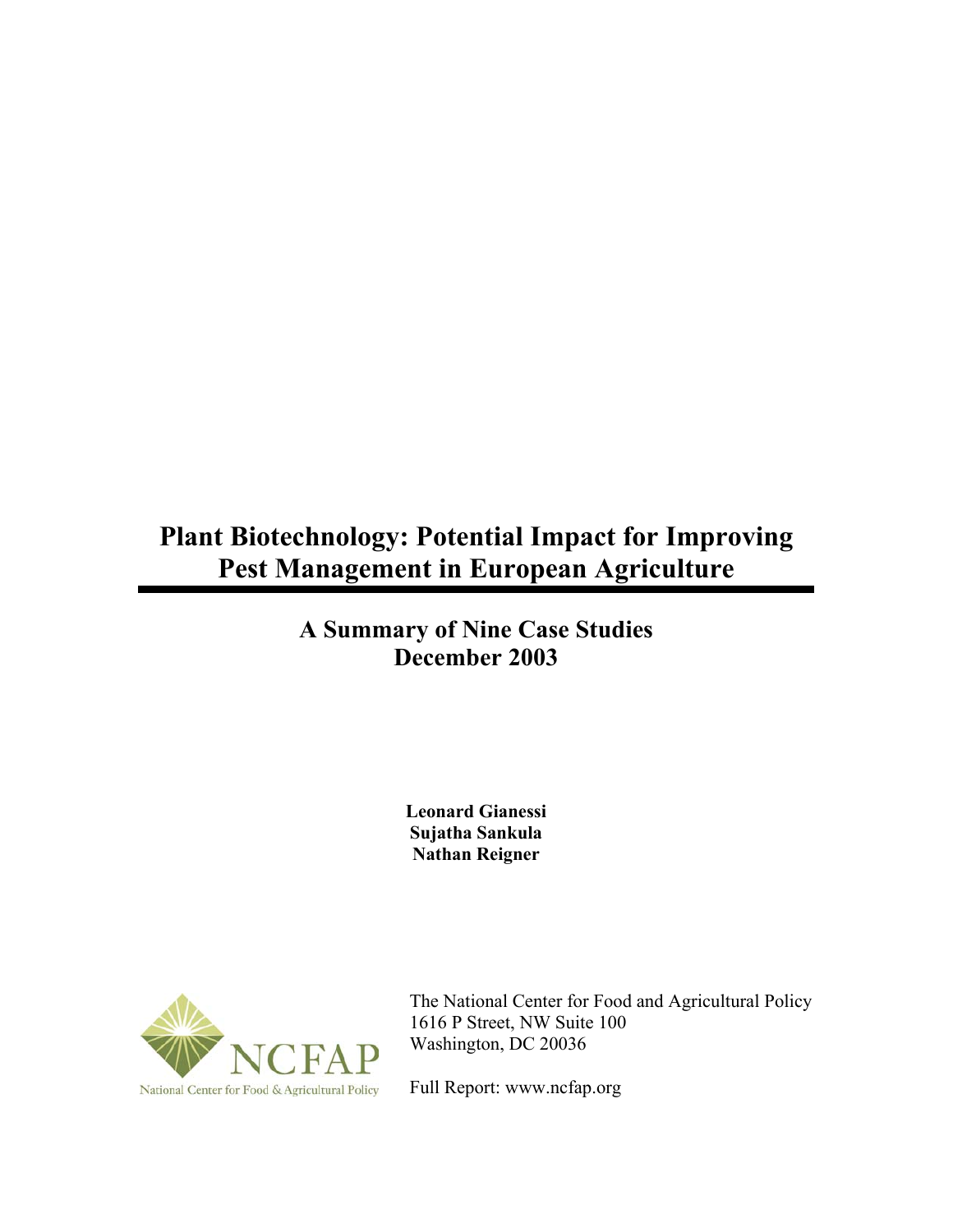#### **Table of Contents**

This summary is the second release of information from a research project that, upon completion, will include 15 case studies for Europe. The June 2003 release included three case studies. The remaining 6 case studies will be released in June 2004 with the full report. The final report will include:

- Maize-Insect Resistant\*
- Sugarbeet-Herbicide Tolerant\*
- Potato-Fungal Resistant\*
- Tomato-Virus Resistant
- Stone Fruit-Virus Resistant
- Wheat-Fungal Resistant
- Cotton-Insect Resistant

\*included in the June 2003 Report

• Cotton-Herbicide Tolerant

- Oilseed Rape-Herbicide Tolerant • Rice-Insect Resistant
- Rice-Herbicide Tolerant
- Maize-Herbicide Tolerant
- Wheat-Herbicide Tolerant
- Potato-Insect Resistant
- Citrus-Virus Resistant
- 

# **Conversions**

2.47 Acres = 1 Hectare

2.2 Pounds = 1 Kilogram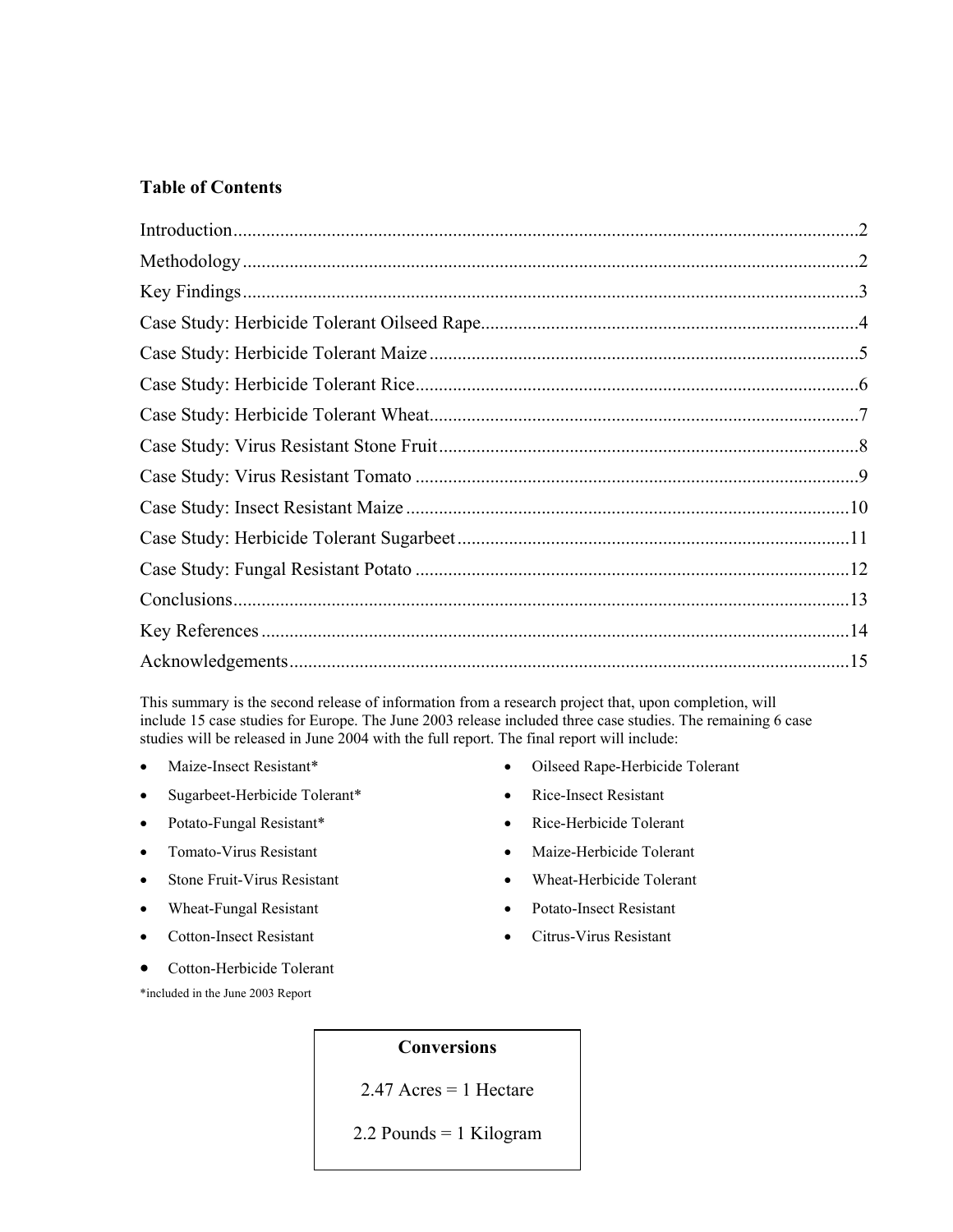#### **Introduction**

Crop biotechnology has been widely discussed for the past decade. While the United States has planted millions of acres with genetically modified crops, in Europe, only Spain has any commercial biotech acres. The European Union and European countries are considering a variety of biotechnology regulations while a moratorium on approval of new biotech crops maintains the status quo. Questions remain about the potential impacts on agricultural production if biotech crops were to be commercialized in Europe. Although a number of researchers have released studies of the potential impact of certain biotech crops in individual countries, no single study has used a consistent methodology to estimate multi-crop biotech adoption in multiple European countries.

In 2002, the National Center for Food and Agricultural Policy (NCFAP) released a study that estimated the current and potential impacts of biotechnology in the United States by examining 40 case studies to project economic impacts for 47 states. The study focused on biotech crops that would improve pest management for weeds, insects and plant diseases. During the research, NCFAP noted that many of the same crop pests were present in Europe and that European researchers were testing biotech crops for managing the pests. NCFAP received funds from Monsanto, Syngenta, EuropaBio and BIO to estimate the potential impacts of biotech crops on European agriculture. NCFAP's proven methodology and strong ties to European researchers made it an ideal organization to conduct the first comprehensive study of how biotechnology could impact European agriculture.

In June 2003, NCFAP released the first three case studies to estimate the potential impact of biotechnology in Europe. These initial case studies are included herein as well as an additional six case studies that NCFAP researchers have recently completed.

# **Methodology**

The same methodology that NCFAP researchers used in its U.S. study is employed in the European study. Case studies have been selected based on information that successful transformation of a crop has occurred and for which there are at least preliminary results for pest management purposes under European conditions. For each case study, NCFAP reviewed scientific literature, internet web sites and data from university and government research facilities. NCFAP interviewed European researchers who are testing biotech varieties, and they provided summaries of their research. NCFAP quantified the current use of pesticides, crop losses and costs of managing each pest problem in several countries by crop. Researchers estimated the acreage on which the biotech crop would be planted based on comparison of growers' costs.

Economic impacts were analyzed in three categories: estimated changes in yield, changes in production value and changes in production costs, which were used to calculate changes in net income. Pesticide use changes were also calculated. Written case study analyses were sent to outside reviewers for comment. The reviewers' comments were incorporated into the case study reports.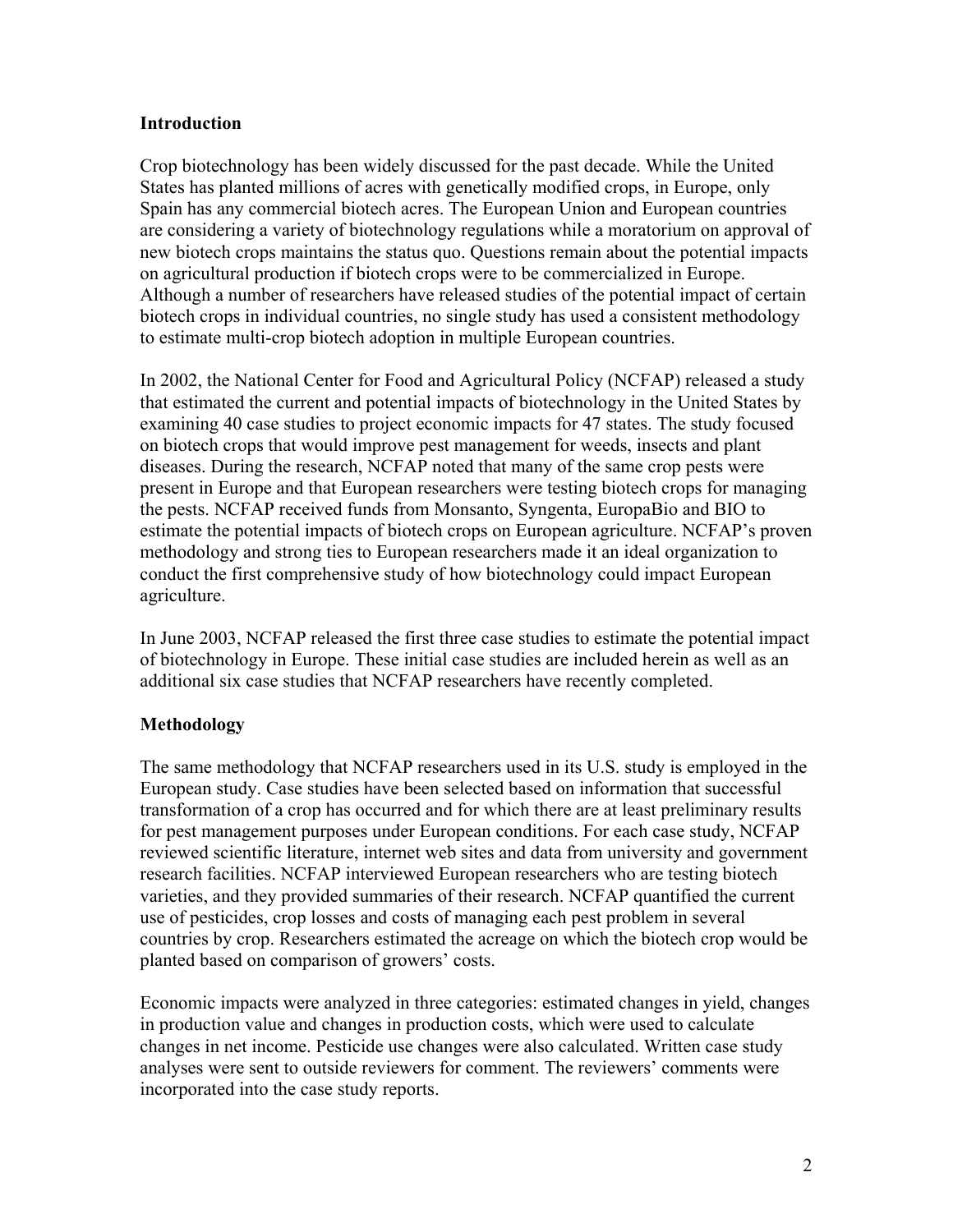# **Key Findings**

The widespread adoption of plant biotechnology in maize, oilseed rape, wheat, rice, tomatoes, potatoes, sugarbeets and stone fruit in Europe would result in significant yield increases, savings for growers and pesticide use reductions. All together, the nine biotech crops would increase yields by 8.5 billion kilograms per year, increase grower net income by €1.6 billion per year and reduce pesticide use by 14.4 million kilograms per year, compared with existing practices that would be replaced. Of these six new case studies, the biotech tomato offers the greatest yield and grower income increase while herbicide tolerant maize would result in the largest pesticide use reduction.

| <b>Table 1: Potential Impact by Crop</b> |                         |                                   |                                         |                                     |                                |  |
|------------------------------------------|-------------------------|-----------------------------------|-----------------------------------------|-------------------------------------|--------------------------------|--|
| Crop                                     | <b>Trait</b>            | <b>Adoption</b><br>(000 Hectares) | <b>Pesticide Use</b><br>(000 Kilograms) | <b>Yield</b><br>(Million Kilograms) | <b>Income</b><br>$(E$ Million) |  |
| Maize                                    | Herbicide Tolerant      | 1,571                             | $-1,702$                                |                                     | $+24$                          |  |
| Oilseed Rape                             | Herbicide Tolerant      | 668                               | $-118$                                  | $+125$                              | $+43$                          |  |
| Wheat                                    | Herbicide Tolerant      | 2,759                             | $-1,474$                                | $\Omega$                            | $+90$                          |  |
| Rice                                     | Herbicide Tolerant      | 132                               | $-1,252$                                | $\Omega$                            | $+14$                          |  |
| Tomato                                   | <b>Virus Resistant</b>  | 125                               | $-60$                                   | $+443$                              | $+305$                         |  |
| Stone Fruit                              | <b>Virus Resistant</b>  | 22                                | $\theta$                                | $+168$                              | $+78$                          |  |
| Maize                                    | <b>Insect Resistant</b> | 1,599                             | $-53$                                   | $+1,899$                            | $+249$                         |  |
| Sugarbeet                                | Herbicide Tolerant      | 1,688                             | $-2,208$                                | $+5,050$                            | $+390$                         |  |
| Potato                                   | <b>Fungal Resistant</b> | 1,164                             | $-7,513$                                | $+858$                              | $+417$                         |  |
| <b>Total</b>                             |                         | 9,728                             | $-14,380$                               | $+8,543$                            | $+1,610$                       |  |

| <b>Table 2: Potential Impact by Country</b> |                                   |                                         |                                     |                                |
|---------------------------------------------|-----------------------------------|-----------------------------------------|-------------------------------------|--------------------------------|
| Country                                     | <b>Adoption</b><br>(000 Hectares) | <b>Pesticide Use</b><br>(000 Kilograms) | <b>Yield</b><br>(Million Kilograms) | <b>Income</b><br>$(E$ million) |
| Austria                                     | 24                                | $-110$                                  | $+16$                               | $+8$                           |
| Belgium                                     | 160                               | $-751$                                  | $+351$                              | $+60$                          |
| Denmark                                     | 98                                | $-386$                                  | $+181$                              | $+29$                          |
| Finland                                     | 30                                | $-144$                                  | $+15$                               | $+8$                           |
| France                                      | 3,358                             | $-3,208$                                | $+2,632$                            | $+332$                         |
| Germany                                     | 1,867                             | $-2,923$                                | $+1,792$                            | $+278$                         |
| Greece                                      | 29                                | $-97$                                   | $+40$                               | $+29$                          |
| Ireland                                     | 14                                | $-108$                                  | $+9$                                | $+5$                           |
| Italy                                       | 1,924                             | $-1,942$                                | $+1,665$                            | $+474$                         |
| Netherlands                                 | 272                               | $-1,362$                                | $+490$                              | $+114$                         |
| Portugal                                    | 17                                | $-123$                                  | $+6$                                | $+5$                           |
| Spain                                       | 1,127                             | $-1,189$                                | $+730$                              | $+127$                         |
| Sweden                                      | 32                                | $-154$                                  | $+18$                               | $+12$                          |
| United Kingdom                              | 776                               | $-1,883$                                | $+598$                              | $+129$                         |
| <b>Total</b>                                | 9,728                             | $-14,380$                               | $+8,543$                            | $+1,610$                       |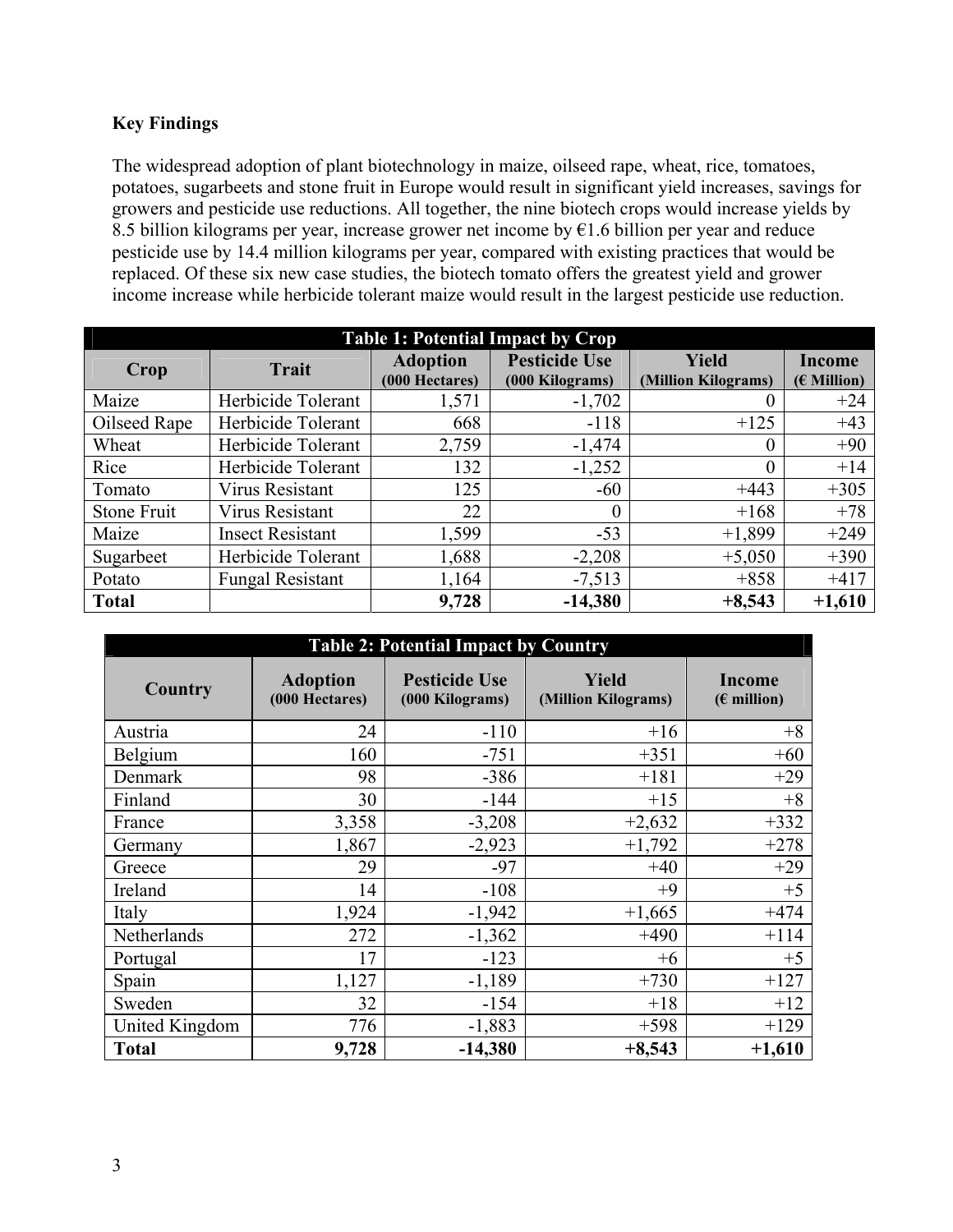# **Case Study: Herbicide Tolerant Oilseed Rape**

 A rapid increase in production of winter oilseed rape in northern Europe occurred in the 1970s. It was heavily supported to develop vegetable oil production in Europe. However, oilseed rape, called canola in the United States and Canada, is a slow-growing crop. Consequently, it is very sensitive to weed competition, and herbicides are the most widely used method of weed control. More than 90% of oilseed rape acreage in the E.U. is treated with herbicides. The average cost of weed control, the largest grower expense, for rapeseed is between  $\epsilon$ 60 and  $\epsilon$ 120/ha and can be as high as  $\epsilon$ 150/ha in some difficult situations.

Two varieties of biotech herbicide-tolerant canola, glufosinate- and glyphosate-tolerant, were commercialized in Canada in 1996 and in the United States in 1999. Approximately 65% of U.S. canola acreage is planted with biotech varieties, and 55% of Canadian canola acres are biotech. In Canada, the biotech canola increased yield by 10% with an increase in profit of \$12/A. In the United States, canola growers are saving \$13/A as a result of lower weed control costs with an average yield increase of 6%.

Transgenic oilseed rape has been evaluated in U.K. grower fields since 1998. A threeyear set of Farm Scale Evaluations (FSEs) was conducted in the U.K. to compare genetically modified herbicide tolerant (GMHT) crops with conventional varieties. They determined that glufosinate treatments were more effective in controlling weeds in the GMHT plots than were the herbicides used with the conventional varieties. A participant in Scottish trials estimated that the GMHT oilseed rape was ₤84/ha cheaper to grow than conventional varieties. Recent U.K. farm level field trials conducted in 2002 have shown yield gains of 14% for GMHT winter oilseed rape and 22% for spring oilseed rape. In 2001, the yield gain was estimated to be about 9%.

A French report from CETIOM concluded that a decrease of about 30% in herbicide costs is possible with the herbicide tolerant varieties. A recent study projected likely adoption of herbicide tolerant rapeseed varieties on 25% of the E.U.'s acres due to an economic advantage resulting from better weed control with higher yields and/or lower costs of weed control. The substitution of two glufosinate applications for the current herbicides used in rapeseed would lower herbicide use by 12%. The cost of a glufosinatetolerant program would be a 25% reduction from current costs. It is assumed that the glufosinate-treated rapeseed would yield approximately 6% more due to better weed control.

| <b>Table 3: Potential Impact of Herbicide Tolerant Oilseed Rape</b> |                                                |                                         |                              |                                              |
|---------------------------------------------------------------------|------------------------------------------------|-----------------------------------------|------------------------------|----------------------------------------------|
| Country                                                             | Projected<br><b>Adoption</b><br>(000 Hectares) | <b>Pesticide Use</b><br>(000 Kilograms) | Yield<br>(Million Kilograms) | <b>Net Grower</b><br>Income<br>$(E$ Million) |
| France                                                              | 271                                            | $-98$                                   | $+44$                        | $+16.8$                                      |
| Germany                                                             | 284                                            | $-18$                                   | $+63$                        | $+20.8$                                      |
| United Kingdom                                                      | 113                                            | $-2$                                    | $+18$                        | $+4.8$                                       |
| <b>Total</b>                                                        | 668                                            | $-118$                                  | $+125$                       | $+42.4$                                      |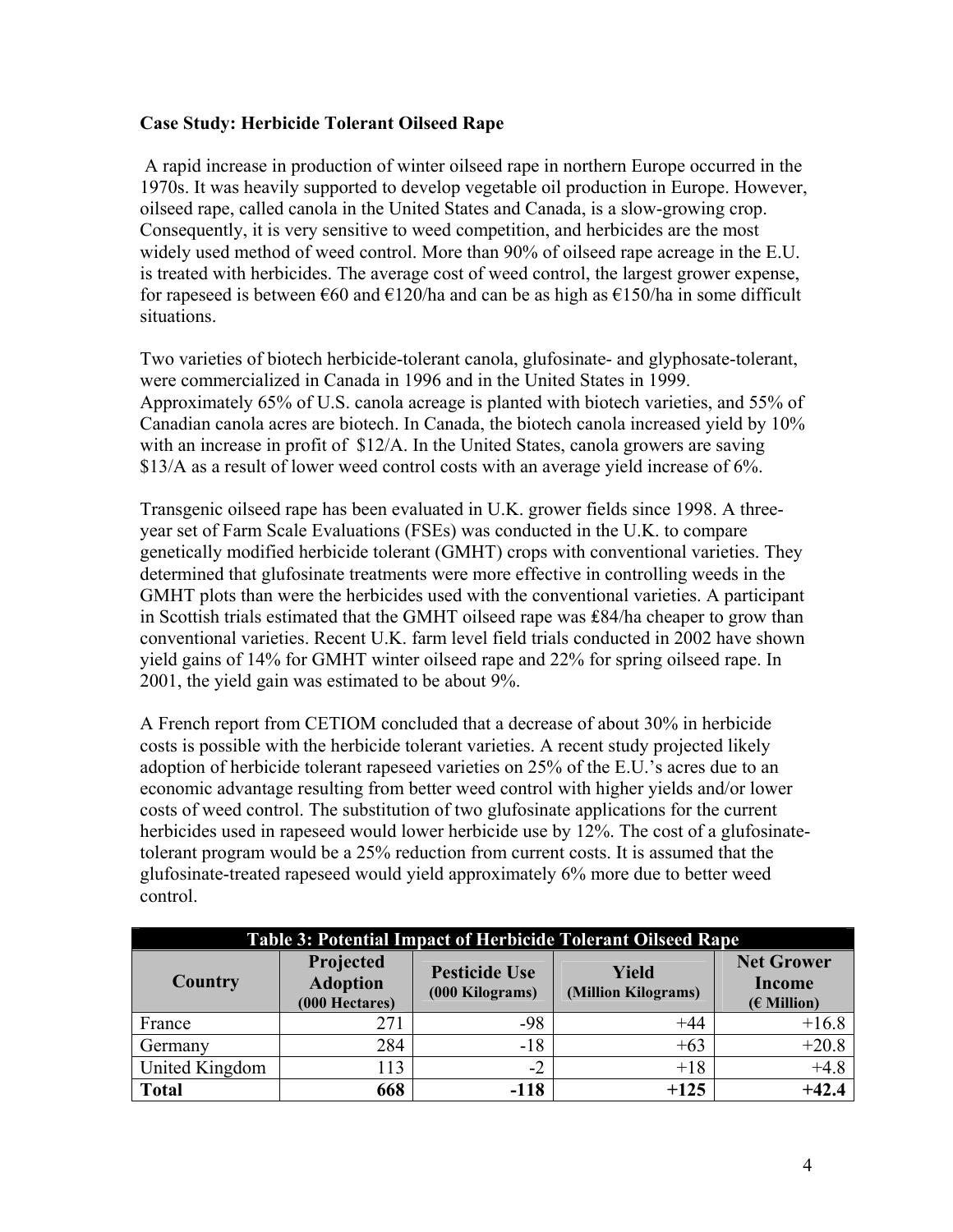#### **Case Study: Herbicide Tolerant Maize**

European Union maize production is grown on 4.5 million hectares and is valued at  $65.3$ billion/year. The maize growing areas in Europe are fertile, rain fed, and warm with large weed seed bank build up. As a result, 50-500 weed seedlings/ $m^2$  emerge to compete with the crop. Maize is sown at a low seed rate (approx 8-10 plants/ $m<sup>2</sup>$ ), and young maize plants are especially intolerant of weed competition.

Herbicides are used on 98% of European maize acreage. Without weed control, European maize yield losses would be 34% but are just 4% since herbicides are used. Atrazine was a mainstay in European maize production due to its excellent crop safety, low cost, residual action and broad spectrum of activity on weeds. However, by 2003, seven E.U. countries had banned the use of atrazine in maize. French corn growers estimated that the ban of atrazine would result in the substitution of other herbicides at an increased cost of  $\epsilon$ 23/ha or  $\epsilon$ 69 million total. Following a 2003 review, the E.U. decided not to reregister atrazine, so it will no longer be permitted for use in any E.U. country.

Two herbicide-tolerant maize systems have been developed, glufosinate and glyphosate. In the U.S., herbicide tolerant varieties were planted on 15% of total maize acres in 2003. Growers have saved approximately  $$10/A$  ( $$4.05/ha$ ) in herbicide costs as a result of adopting the herbicide tolerant varieties. Atrazine is still permitted in the U.S. and remains the most widely used herbicide due to its low cost and broad-spectrum effectiveness. Experiments carried out since 1995 in U.K. have shown that glufosinate can achieve high levels of control of both grass and broad-leaved weeds in glufosinatetolerant forage maize. Glyphosate tolerant maize has been experimented with in the Czech Republic and Germany.

It has been estimated that herbicide tolerant biotech maize would likely be planted on 40% of E.U. acreage due to limited effectiveness of conventional herbicides and/or the greater expense of the conventional herbicides in comparison to GM alternatives. The substitution of two applications of glufosinate for the current herbicides used in maize would lower herbicide use by 55%. The cost of a glufosinate-tolerant program represents an average reduction of  $E15/ha$  or 12% from current costs. Glufosinate tolerant maize already has E.U. marketing approval.

| <b>Table 4: Potential Impact of Herbicide Tolerant Maize</b> |                                                |                                         |                                                |                                                     |
|--------------------------------------------------------------|------------------------------------------------|-----------------------------------------|------------------------------------------------|-----------------------------------------------------|
| Country                                                      | Projected<br><b>Adoption</b><br>(000 Hectares) | <b>Pesticide Use</b><br>(000 Kilograms) | <b>Yield</b><br>(Million<br><b>Kilograms</b> ) | <b>Net Grower</b><br><b>Income</b><br>$(E$ Million) |
| France                                                       | 766                                            | $-689$                                  |                                                | $+11.5$                                             |
| Germany                                                      | 159                                            | $-134$                                  |                                                | $+2.4$                                              |
| Italy                                                        | 444                                            | $-710$                                  | 0                                              | $+6.6$                                              |
| Spain                                                        | 202                                            | $-169$                                  | 0                                              | $+3.0$                                              |
| <b>Total</b>                                                 | 1,571                                          | $-1,702$                                |                                                | $+23.5$                                             |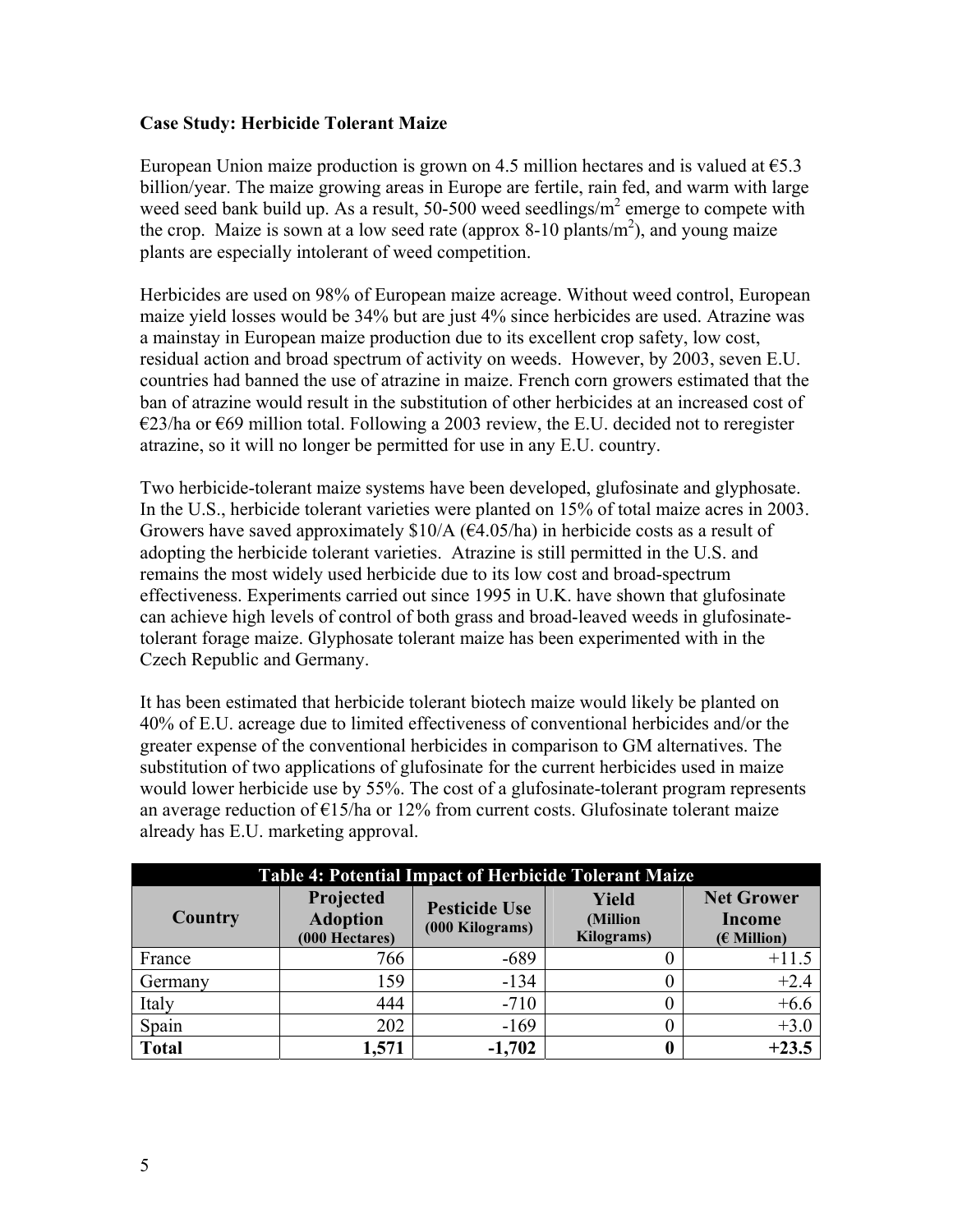# **Case Study: Herbicide Tolerant Rice**

Italy, Greece, Spain and Portugal account for 97% of the E.U.'s rice production, and weeds are the most important pest problem that affects rice production. Prior to the use of herbicides, hundreds of women known as *le mondine* arrived from all parts of Italy to delicately root out the weeds while leaving the young rice in place.

Weed control is critical in rice production as infestations cause both yield and quality impacts. Uncontrolled weeds would reduce European rice yields by 55-60%. Chemical control is the most commonly used and reliable method for controlling weeds in European rice. Traditionally, weed control in European rice has been achieved by using two herbicide applications. Repeated use of the same herbicides in rice fields has led to the development of herbicide-resistant weeds in Europe. Typically, rice growers spend  $\epsilon$ 200 to  $\epsilon$ 220 per hectare when herbicide-resistant weeds are a problem.

Combinations of herbicides have been recommended and are being used as tools to enhance the control of resistant weeds. Weed control represented 5% of the total rice production cost in Greece fifteen years ago compared to 10% now ( $\epsilon$ 70-90/ha higher). At present, farmers are successfully managing herbicide-resistant populations with chemical solutions such as pre-sowing applications and increased post-emergence treatments.

Two types of transgenic herbicide-tolerant rice are in development: glufosinate tolerant and glyphosate tolerant. Research in the U.S. suggested that single or sequential applications of glufosinate provided excellent weed control. In the U.S., herbicide tolerant rice would lower weed control costs by \$16/A. Both the herbicides provided control superior to conventional herbicides even under severe pressure. Herbicide tolerant rice has not been field tested in Europe.

Herbicide-tolerant rice would be economically advantageous for planting on 35% of E.U. rice acreage due to improved weed control and/or lower costs. The substitution of two applications of glyphosate for the current herbicides used in rice would lower herbicide use by 83%. In Greece, Spain, and Portugal the substitution of two applications of glyphosate would lower weed control costs by 50%, while in Italy, the reduction in costs would be 58%. Since no experiments have been conducted in Europe with the herbicide tolerant biotech rice, it is assumed that yields would be unchanged.

| <b>Table 5: Potential Impact of Herbicide Tolerant Rice</b> |                                                |                                         |                                                |                                              |
|-------------------------------------------------------------|------------------------------------------------|-----------------------------------------|------------------------------------------------|----------------------------------------------|
| Country                                                     | Projected<br><b>Adoption</b><br>(000 Hectares) | <b>Pesticide Use</b><br>(000 Kilograms) | <b>Yield</b><br>(Million<br><b>Kilograms</b> ) | <b>Net Grower</b><br>Income<br>$(E$ Million) |
| Greece                                                      |                                                | $-88$                                   |                                                | $+0.6$                                       |
| Italy                                                       | 76                                             | $-502$                                  |                                                | $+8.8$                                       |
| Portugal                                                    |                                                | $-120$                                  |                                                | $+0.7$                                       |
| Spain                                                       | 40                                             | $-542$                                  |                                                | $+3.4$                                       |
| <b>Total</b>                                                | 132                                            | $-1,252$                                | 0                                              | $+13.5$                                      |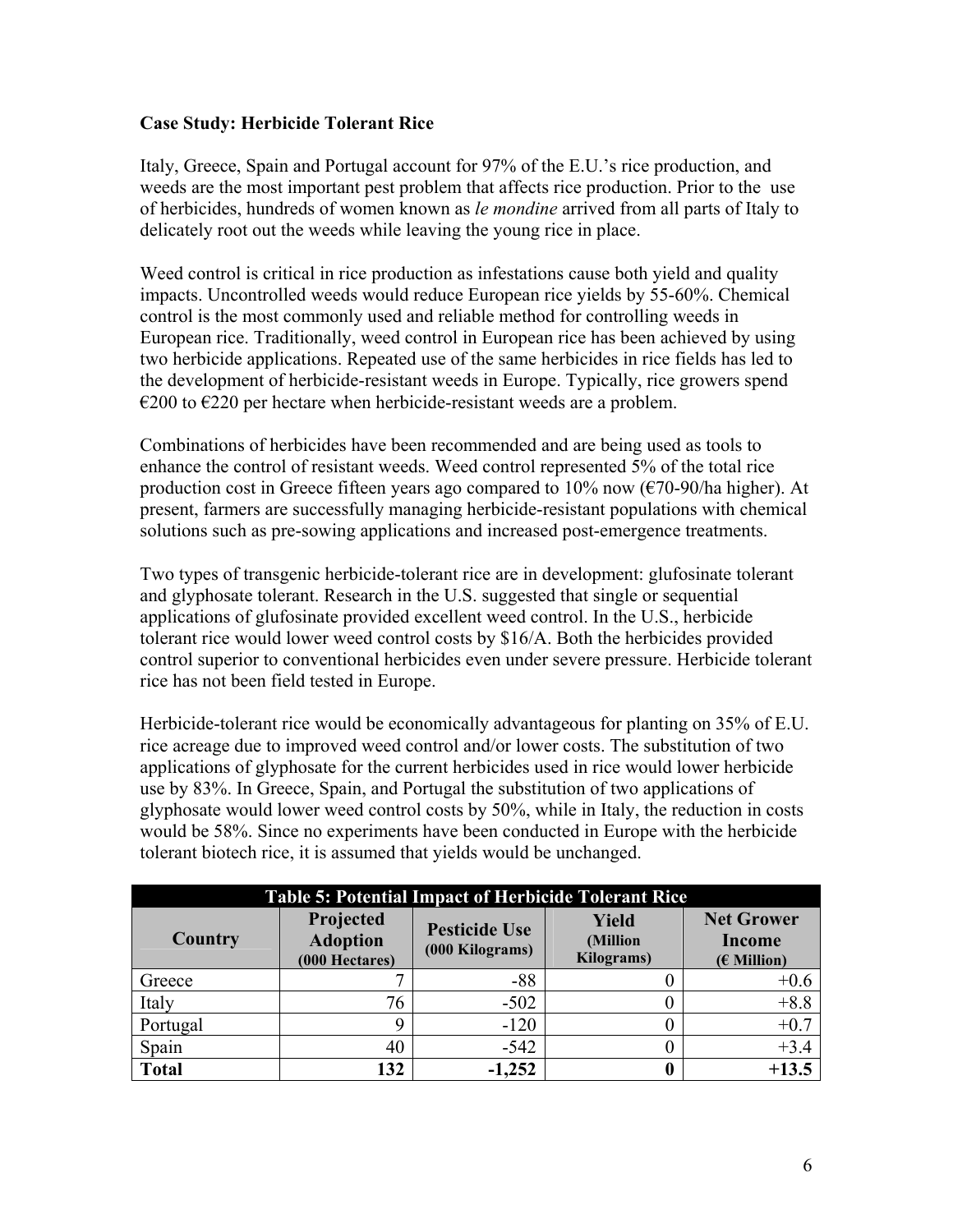#### **Case Study: Herbicide Tolerant Wheat**

The contribution of the European Union's wheat to world total is 8% of area and 16% of production. Per hectare wheat yields are highest and have been increasing in the E.U. compared to other important wheat producing countries in the world. Modern wheat production in Europe relies on effective herbicides, which allow farmers in Europe to grow wheat only on land most suited for its production. Europe accounts for 35% of the worldwide sales of herbicides in wheat production. Without control, weeds would lower wheat yields by 20-25% in Europe; with current herbicide use, the loss of wheat yields to weeds is estimated at 8%. It is estimated that 98% of the E.U.'s wheat hectares are treated with herbicides and that 97 trillion weed seedlings are killed annually.

Eight grass weeds have developed resistance to various herbicides used in wheat production in Europe. Research has focused on combinations of herbicides applied at different rates or timings for control of resistant populations. The additional cost of herbicide use, plowing and yield loss resulting from the management of resistance can be as high as ₤143/ha.

In 1994, U.S. field trials began with wheat cultivars that have been transformed through the insertion of a gene from a soil microorganism. This transformation makes it possible to spray wheat with glyphosate herbicide without crop injury. A frequently mentioned benefit of herbicide tolerant wheat is that growers will be able to control a broad spectrum of weeds with a single active ingredient in comparison to the 2-3 active ingredient applications, which are common at this time. The potential impact in the U.S. of adopting glyphosate tolerant wheat is an increase in grower income of \$12/A. No field trial work is currently conducted on herbicide tolerant wheat in the E.U.

A recent study estimated that herbicide tolerant wheat would likely be planted on 20% of the E.U.'s hectares due to economic benefits of improved weed control with higher yields and/or lower weed control costs. The substitution of two glyphosate applications would lower herbicide use by 32%. The cost of a glyphosate tolerant program represents an average reduction of 47% from current costs. It is assumed that wheat yields would be unaffected with a substitution of glyphosate for the current herbicides used in European wheat.

| <b>Table 6: Potential Impact of Herbicide Tolerant Wheat</b> |                                                |                                         |                                         |                                              |
|--------------------------------------------------------------|------------------------------------------------|-----------------------------------------|-----------------------------------------|----------------------------------------------|
| Country                                                      | Projected<br><b>Adoption</b><br>(000 Hectares) | <b>Pesticide Use</b><br>(000 Kilograms) | Yield<br>(Million<br><b>Kilograms</b> ) | <b>Net Grower</b><br>Income<br>$(E$ Million) |
| France                                                       | 954                                            | $-801$                                  | 0                                       | $+28.6$                                      |
| Germany                                                      | 579                                            | $+12$                                   | 0                                       | $+24.4$                                      |
| Italy                                                        | 458                                            | $-151$                                  | 0                                       | $+2.0$                                       |
| Spain                                                        | 441                                            | $-145$                                  | 0                                       | $+19.8$                                      |
| United Kingdom                                               | 327                                            | $-389$                                  | 0                                       | $+14.8$                                      |
| <b>Total</b>                                                 | 2,759                                          | $-1,474$                                | 0                                       | $+89.6$                                      |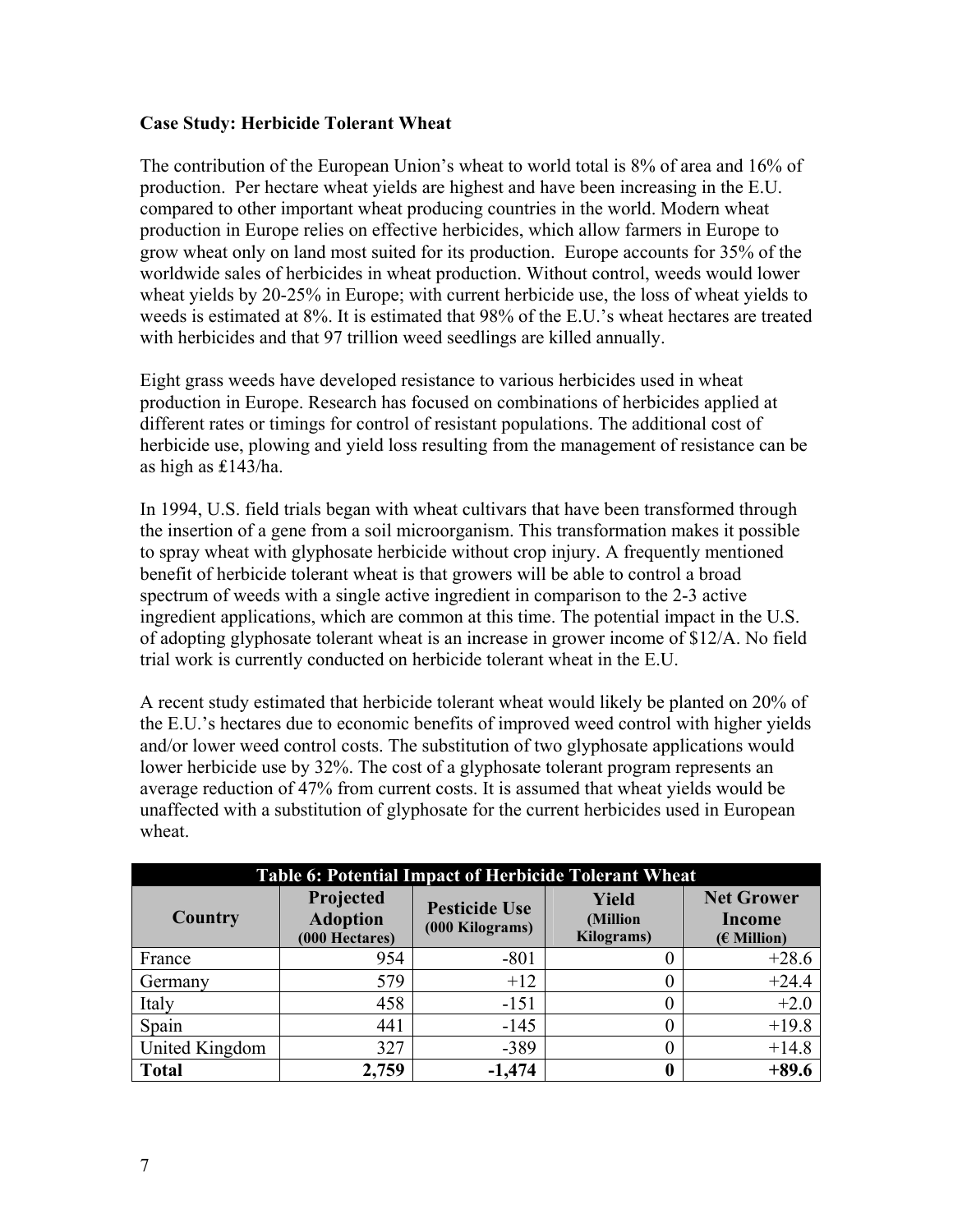#### **Case Study: Virus Resistant Stone Fruit**

The disease referred to as Sharka, a virus, was first reported in 1915 in Bulgarian plums. During World War II, Sharka was discovered in Hungary and quickly spread to Austria and Germany. It continued its spread during the 1970s into France and Italy and reached the orchards of Spain and Portugal by 1984. The disease cut Greek apricot acreage by almost 50% and has eliminated production in some parts of Italy. Almost 100,000 trees were destroyed in France between 1973 and 1990 in an effort to prevent the disease's spread, and in Germany, delayed removal of infected trees has led to 90% infection rate in some orchards. In Spain, over a half million trees were removed over a 15-year period.

Sharka produces symptoms such as leaf discoloration, and rings or spots on fruit. Symptoms include premature fruit drop, deformed fruit, and discoloration of the skin and flesh. The virus so seriously affects the fruit of diseased trees that the fruit becomes unsuitable for direct consumption or industrial processing (dried, jams or brandied). Infected trees cannot be cured and must be removed to retard disease spread. Sharka's 1999 appearance in the United States led to an eradication program in Pennsylvania.

Attempts to develop Sharka resistant stone fruit trees using modern biotechnology methods have been successful in the United States, Austria and France. The Institute of Applied Microbiology in Austria first reported successful transformation for Sharka resistance in stone fruits in 1992. After more than ten years of preparation, the young trees are currently kept in a contained greenhouse system. A collaborative effort between researchers in France and the U.S. led to the development of genetically modified resistant plum plants reported in 1997. The transgenic plums remained virus-free for an entire three-year experiment. Transgenic plum plants are currently being field-tested in Poland, Romania, and Spain to determine the long-term expression of resistance under varied climatic conditions, infection pressure and virus strains. These European field tests have confirmed that the line is highly resistant to Sharka.

It is assumed that Sharka resistant stone fruit trees would prevent estimated losses as follows: Austria/Germany (4%), Italy/Greece/Spain (3%), Portugal/France (1%). These estimates include current losses from less productive trees and losses due to tree removal.

| <b>Table 7: Potential Impact of Virus Resistant Stone Fruit</b> |                                                |                                         |                                                |                                                     |
|-----------------------------------------------------------------|------------------------------------------------|-----------------------------------------|------------------------------------------------|-----------------------------------------------------|
| Country                                                         | Projected<br><b>Adoption</b><br>(000 Hectares) | <b>Pesticide Use</b><br>(000 Kilograms) | <b>Yield</b><br>(Million<br><b>Kilograms</b> ) | <b>Net Grower</b><br><b>Income</b><br>$(E$ Million) |
| Austria                                                         | $\cdot$                                        |                                         | $+2.3$                                         | $+1.5$                                              |
| France                                                          | 2.8                                            |                                         | $+8.9$                                         | $+8.8$                                              |
| Germany                                                         | 3.5                                            |                                         | $+17.9$                                        | $+12.5$                                             |
| Greece                                                          | 2.9                                            |                                         | $+30.5$                                        | $+20.3$                                             |
| Italy                                                           | 6.0                                            |                                         | $+60.7$                                        | $+24.6$                                             |
| Portugal                                                        |                                                |                                         | $+0.9$                                         | $+0.8$                                              |
| Spain                                                           | 5.7                                            |                                         | $+46.6$                                        | $+8.6$                                              |
| <b>Total</b>                                                    | 21.8                                           |                                         | $+167.8$                                       | $+77.1$                                             |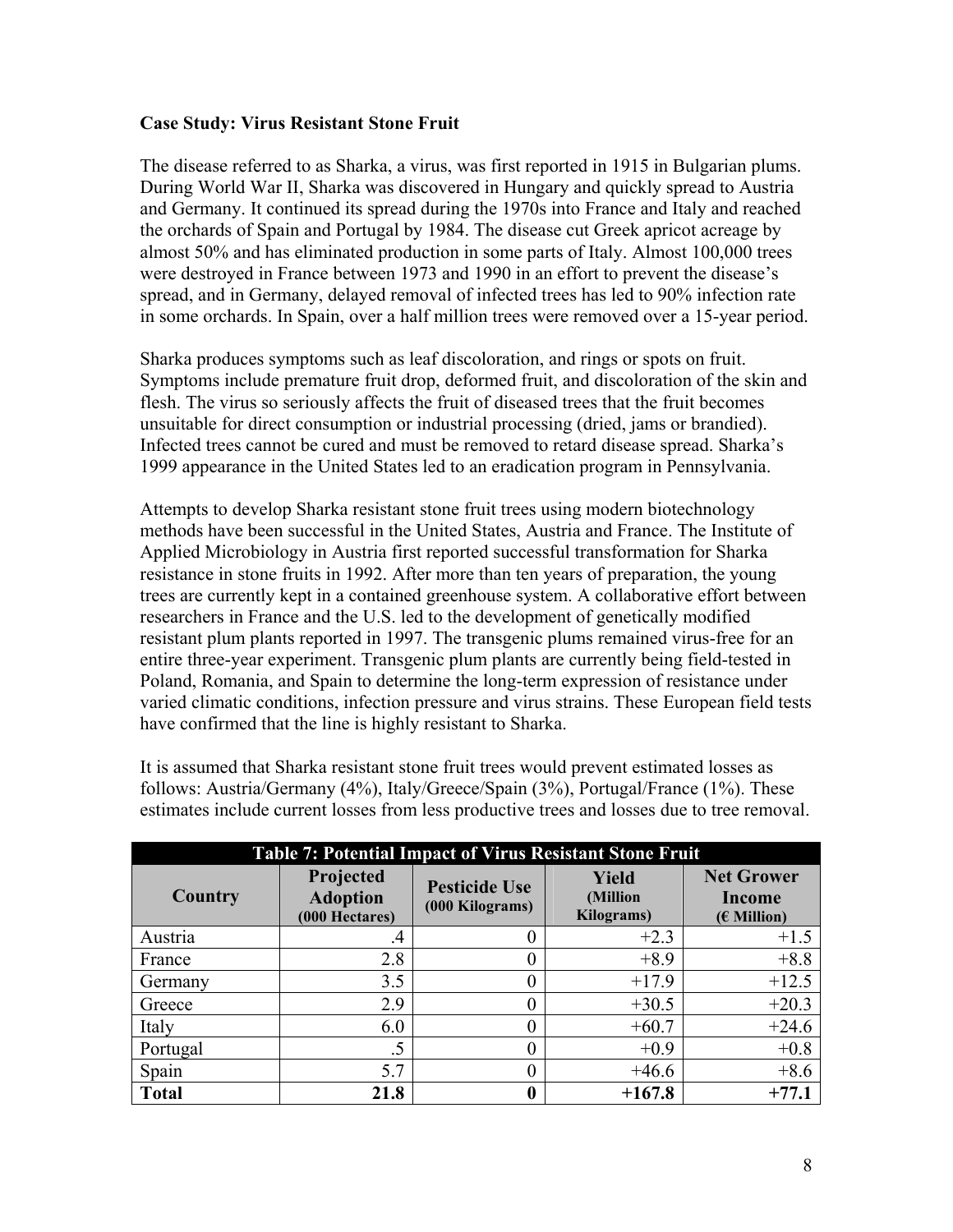#### **Case Study: Virus Resistant Tomato**

Tomato yellow leaf curl virus (TYLCV) first appeared in European tomatoes in 1988 and is spread by whiteflies. Symptoms include severe stunting, marked reduction in leaf size, flower abscission, and significant yield reduction. In certain regions, it has caused 100% yield losses and forced netting use in greenhouses in many countries. Portuguese production has declined 48% since 1995, and in 2000, losses of 15 to 60 per cent were reported in Greece.

Although insecticides are widely used in European tomato production to kill whiteflies, complete eradication or exclusion of whiteflies is impossible. Approximately 1 per cent of tomato production is lost in Greece, Italy, Portugal and Spain. The virus appeared in the United States in 1989 and reduced Florida tomato production by 20 per cent. As in Europe, widespread insecticide use has been employed to minimize losses. University of Florida researchers have transformed tomatoes to have resistance to TYLCV. Italian researchers have also transformed tomato plants by inserting a gene of the TYLCV. The biotech tomato plants are resistant to TYLCV. It is estimated that the virus resistant variety would be planted on 53 per cent of the production area in Spain, Italy, Greece and Portugal and would substitute for use of insecticides and netting while preventing the one per cent yield loss associated with the disease.

The Campania region accounts for six per cent of Italy's total tomato production. The predominant tomato grown for processing in Campania is the San Marzano variety that has been awarded the protected origin label "Pomodoro San Marzano Dell'Agro Sarnese Nocerino". Tomato production in Campania has declined significantly in the last decade due to epidemics of cucumber mosaic virus, and there is concern that production will disappear from the region.

In 1992, the Italian Plant Pathology Research Institute began a project to produce biotech tomatoes with resistance to CMV. Seven years of field tests showed that the biotech tomatoes were unaffected by CMV and have all the agronomic characteristics of the San Marzano tomato. Planting transgenic tomato varieties resistant to CMV could prevent the total loss of the production of San Marzano tomatoes in Campania.

| <b>Table 8: Potential Impact of Virus Resistant Tomato</b> |                                                |                                         |                                        |                                                     |
|------------------------------------------------------------|------------------------------------------------|-----------------------------------------|----------------------------------------|-----------------------------------------------------|
| <b>Country</b>                                             | Projected<br><b>Adoption</b><br>(000 Hectares) | <b>Pesticide Use</b><br>(000 Kilograms) | <b>Yield</b><br>(Million<br>Kilograms) | <b>Net Grower</b><br><b>Income</b><br>$(E$ Million) |
| Greece                                                     | 19                                             | -9                                      | $+10$                                  | $+8.0$                                              |
| Italy                                                      | 66                                             | $-32$                                   | $+408$                                 | $+276.0$                                            |
| Portugal                                                   |                                                | $-3$                                    | $+5$                                   | $+3.0$                                              |
| Spain                                                      | 33                                             | $-16$                                   | $+20$                                  | $+18.0$                                             |
| <b>Total</b>                                               | 125                                            | -60                                     | $+443$                                 | $+305.0$                                            |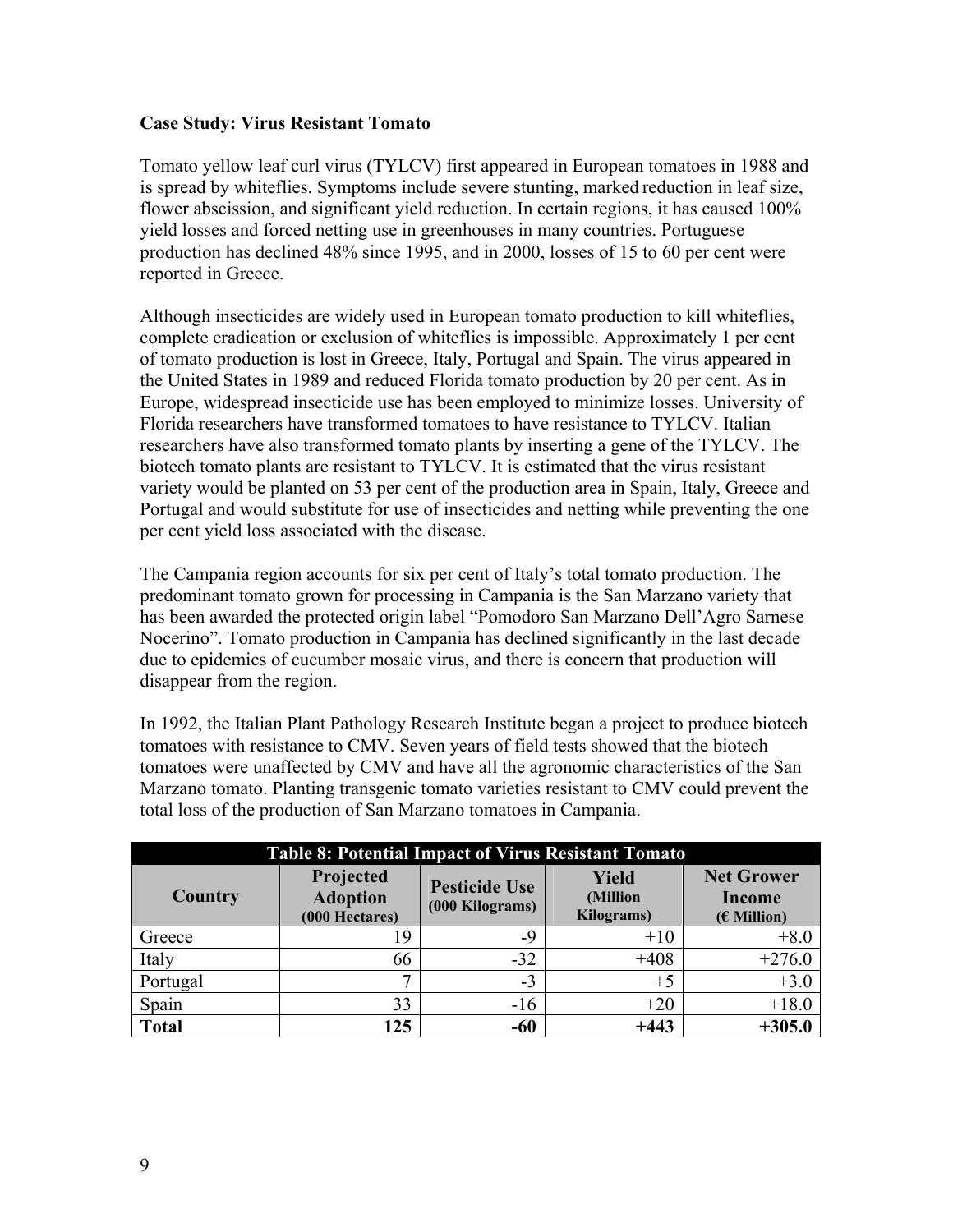# **Case Study: Insect Resistant Maize**

Maize is the domesticated form of a wild grass originally from Mexico. Early explorers brought maize seeds to Spain, and, thereafter, the plant spread throughout Europe.

European farmers produce 40 billion kilograms of maize on 4.0 million hectares with a value of €5.3 billion/year. Four countries (Italy, France, Spain and Germany), account for 88 percent of European maize production. Among the insect pests that cause damage to maize, two species of corn borer are of particular importance in Europe: European corn borer and Mediterranean corn borer. The feeding of the borers results in reduced plant growth, reduced kernel size, and harvest losses due to broken plants. Secondary infections of fungi and bacteria are other risks associated with corn borer feeding. Research in France has shown that yield losses to corn borers can be as high as 15 percent while in Spain the losses can be as high as 30 percent. Corn borer control is extremely difficult. Once they enter the stalk, they cannot be controlled with insecticides. Currently, insecticide treatments are made to only 32 percent of the hectares in Europe where borers are a problem. As a result, it has been estimated that Europe loses five percent of its maize production annually to uncontrolled borers.

Through genetic engineering, Bt maize, which kills the corn borers when they feed on the plant, has been created with a gene from a soil bacterium. Bt maize was approved for planting in Europe in the 1990s. Research in Europe has shown that borers cause nearly no yield reduction in the Bt maize plots. Bt maize yields have consistently been 15 percent higher than conventional corn treated with insecticides under European conditions. Research has also shown that Bt maize varieties are significantly lower in toxin contamination levels than conventional varieties.

Due to a voluntary agreement, Bt maize is currently only planted on 25,000 hectares in Spain. A recent study in Spain showed that Bt maize improved profitability by 13 percent. Table 9 estimates the potential impact of planting Bt maize in Europe on hectares that are highly infested with corn borers. Total adoption is projected at 1.6 million hectares (41 percent). Bt maize would substitute for 53,000 kilograms of insecticide use and maize production would increase by 1.9 billion kilograms due to improved borer control. Net grower income is projected to increase by  $\epsilon$ 249 million due to the value of increased production minus the cost of the technology.

|                | Table 9: Potential Impact of Insect Resistant Maize |                                         |                                     |                                                     |  |
|----------------|-----------------------------------------------------|-----------------------------------------|-------------------------------------|-----------------------------------------------------|--|
| <b>Country</b> | Projected<br><b>Adoption</b><br>(000 Hectares)      | <b>Pesticide Use</b><br>(000 Kilograms) | <b>Yield</b><br>(Million Kilograms) | <b>Net Grower</b><br><b>Income</b><br>$(E$ Million) |  |
| France         | 765                                                 | -0                                      | $+857$                              | $+101.0$                                            |  |
| Italy          | 554                                                 | $\blacksquare$                          | $+607$                              | $+107.0$                                            |  |
| Spain          | 181                                                 | $-45$                                   | $+254$                              | $+28.0$                                             |  |
| Germany        | 99                                                  | $\sim$                                  | $+181$                              | $+13.0$                                             |  |
| <b>Total</b>   | 1,599                                               | $-53$                                   | $+1,899$                            | $+249.0$                                            |  |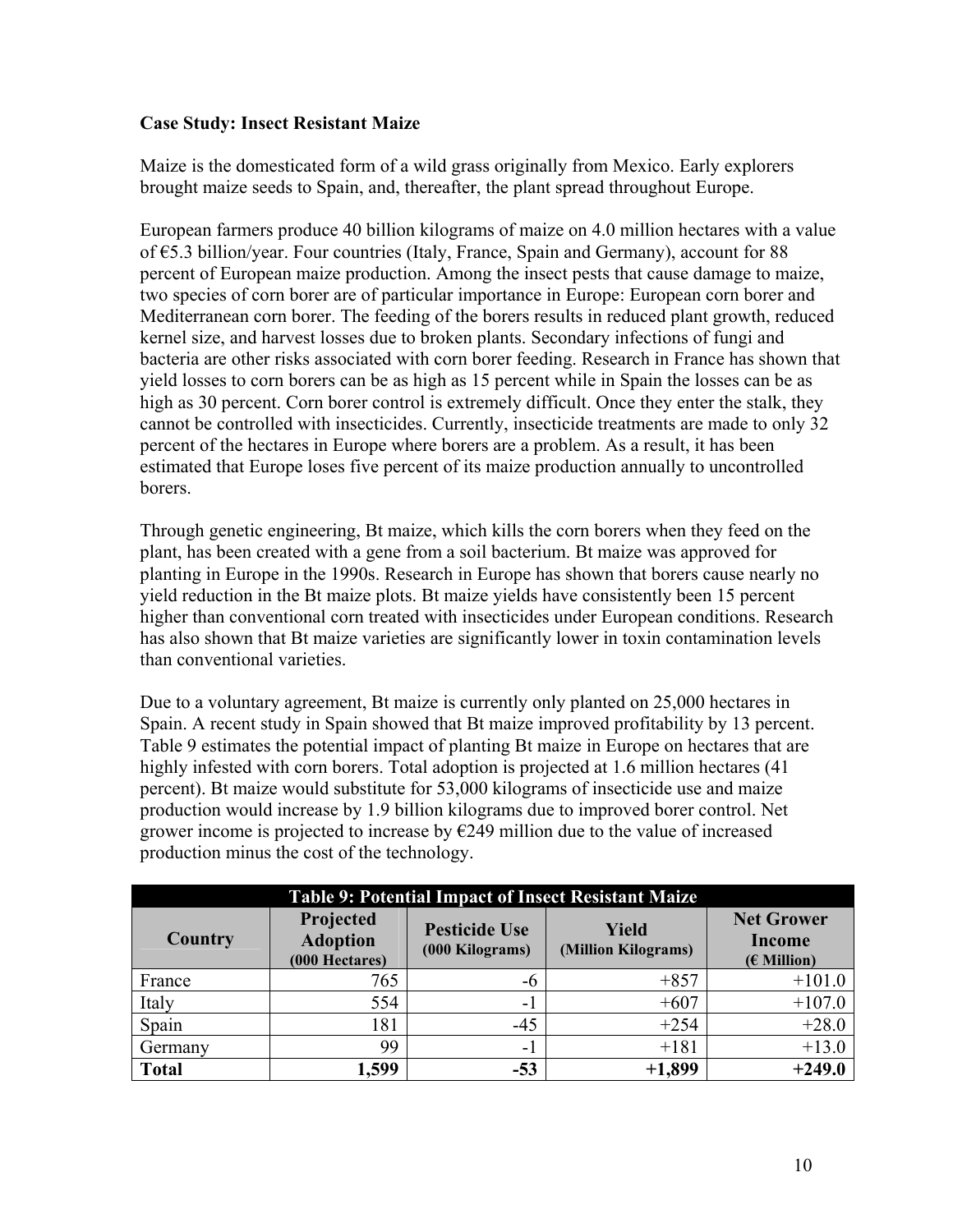#### **Case Study: Herbicide Tolerant Sugarbeet**

Beet became a source of refined sugar in 1747 when a German scientist first extracted crystalline sugar from the root. Extensive sugarbeet planting began in mainland Europe during the Napoleonic Wars when the British Navy blockaded French ports, preventing sugarcane imports. By 1880, sugarbeets were the main source of European sugar. Sugarbeets are grown on 1.6 million hectares in Europe. European Union growers produce 115 billion kilograms of sugarbeets, which are processed into 15 billion kilograms of white sugar. The value of sugarbeets to European Union farmers is approximately  $64.7$  billion per year.

Weeds occur in all European sugarbeet fields at levels that would cause crop failure. In fact, competition from uncontrolled weeds can reduce root yields by 26 to 100 percent. Currently, no single herbicide controls all of the weeds found in Europe's sugarbeet fields. As a result, numerous herbicide applications are made every year to kill weeds. Typically, four to five applications of herbicides are made to the typical sugarbeet field at a total cost of  $\epsilon$ 197 per hectare and a total use of 3.2 kilograms of chemical per hectare. Some of the herbicides that are applied to sugarbeet fields can harm the crop. It is estimated that sugarbeet production is lowered by five percent due to herbicide damage to the crop.

Sugarbeets have been genetically modified with a gene from a soil bacterium to be resistant to glyphosate, a broad-spectrum herbicide. Field research in each of the major European sugarbeet-growing countries indicates that two applications of glyphosate are highly effective in controlling weed infestations with no crop damage. The use rate of glyphosate would average 1.9 kilograms per hectare, and the cost of the biotech weed control program would average €86 per hectare.

Adoption of the biotech herbicide tolerant sugarbeet on 100% of the European Union's hectares would reduce herbicide use by 2.2 million kilograms while increasing production by five billion kilograms of beets due to reduced crop damage. Net grower income would be increased by  $\epsilon$ 390 million. Table 10 displays the aggregate impact estimates for major sugarbeet-producing countries.

| Table 10: Potential Impact of Herbicide Tolerant Sugarbeet |                                                |                                         |                                        |                                              |
|------------------------------------------------------------|------------------------------------------------|-----------------------------------------|----------------------------------------|----------------------------------------------|
| Country                                                    | Projected<br><b>Adoption</b><br>(000 Hectares) | <b>Pesticide Use</b><br>(000 Kilograms) | <b>Yield</b><br>(Million<br>Kilograms) | <b>Net Grower</b><br>Income<br>$(E$ Million) |
| United Kingdom                                             | 171                                            | $-222$                                  | $+450$                                 | $+41$                                        |
| France                                                     | 437                                            | $-350$                                  | $+1,600$                               | $+98$                                        |
| Germany                                                    | 461                                            | $-921$                                  | $+1,300$                               | $+116$                                       |
| Netherlands                                                | 110                                            | $-66$                                   | $+350$                                 | $+34$                                        |
| Belgium                                                    | 98                                             | $-255$                                  | $+300$                                 | $+25$                                        |
| Italy                                                      | 242                                            | $-218$                                  | $+550$                                 | $+35$                                        |
| Spain                                                      | 109                                            | $-98$                                   | $+350$                                 | $+29$                                        |
| Denmark                                                    | 60                                             | $-78$                                   | $+150$                                 | $+12$                                        |
| <b>Total</b>                                               | 1,628                                          | $-2,208$                                | $+5,050$                               | $+390$                                       |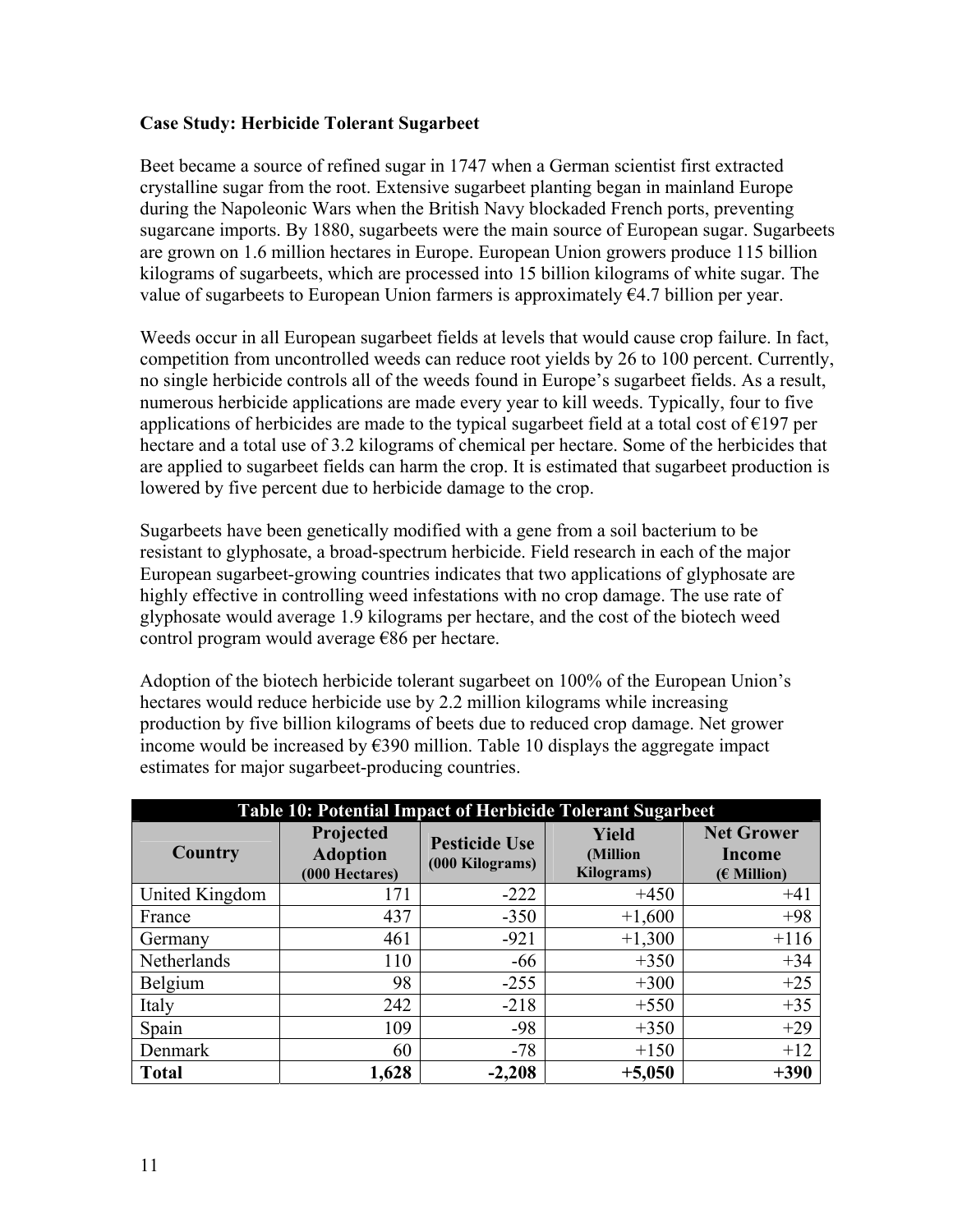#### **Case Study: Fungal Resistant Potato**

Spanish explorers brought the potato to Europe from the Americas in the  $16<sup>th</sup>$  century. The potato was not accepted as a food in Europe for many years because Europeans believed that potato was unnatural and poisonous. Today, European farmers produce 44 billion kilograms of potatoes on 1.16 million hectares with a value of  $\epsilon$ 5 billion.

A fungus causes a disease of potatoes known as late blight. Infected potatoes emit a distinctive unpleasant odor due to decay of plant tissue. Late blight first appeared in Europe in 1845 and had devastating consequences, particularly in Ireland, where peasants were entirely dependent on potatoes for food. Approximately 40 percent of the Irish potato crop was destroyed in 1845 with 100% destruction in 1846 resulting 1.5 million deaths and the emigration of an equal number of Irish to America. Late blight continued to be a major problem until the 1880s when the first fungicide (copper) was discovered.

Potato growers in Europe spray synthetic chemical fungicides eight to fourteen times a year at a cost of  $\epsilon$ 322 per hectare to kill the late blight fungus. Despite these sprays, the fungus destroys about two percent of the European potato crop.

Biotech researchers are focusing on a wild plant species related to potato that exhibits complete resistance to late blight. Genetic engineering techniques have been used to transfer the resistance gene into potato plants. Transformed potato plants have been unaffected by late blight.

Successful introduction of a biotech late blight resistant potato on 100% of European acreage would eliminate the need for 7.5 million kilograms of fungicides and increase production by 858 million kilograms. Grower net income would increase by  $\epsilon$ 417 million. Table 11 displays these impact estimates for individual European countries.

| <b>Table 11: Potential Impact of Fungal Resistant Potato</b> |                                                |                                         |                                         |                                                     |
|--------------------------------------------------------------|------------------------------------------------|-----------------------------------------|-----------------------------------------|-----------------------------------------------------|
| Country                                                      | Projected<br><b>Adoption</b><br>(000 Hectares) | <b>Pesticide Use</b><br>(000 Kilograms) | Yield<br>(Million<br><b>Kilograms</b> ) | <b>Net Grower</b><br><b>Income</b><br>$(E$ Million) |
| Austria                                                      | 23                                             | $-110$                                  | $+14$                                   | $+6$                                                |
| Belgium                                                      | 62                                             | $-496$                                  | $+51$                                   | $+35$                                               |
| Denmark                                                      | 38                                             | $-308$                                  | $+31$                                   | $+17$                                               |
| Finland                                                      | 30                                             | $-144$                                  | $+15$                                   | $+8$                                                |
| France                                                       | 162                                            | $-1,264$                                | $+122$                                  | $+66$                                               |
| Germany                                                      | 282                                            | $-1,861$                                | $+230$                                  | $+90$                                               |
| Ireland                                                      | 14                                             | $-108$                                  | $+9$                                    | $+5$                                                |
| Italy                                                        | 78                                             | $-328$                                  | $+39$                                   | $+13$                                               |
| Netherlands                                                  | 162                                            | $-1,296$                                | $+140$                                  | $+80$                                               |
| Spain                                                        | 116                                            | $-174$                                  | $+59$                                   | $+17$                                               |
| Sweden                                                       | 32                                             | $-154$                                  | $+18$                                   | $+12$                                               |
| United Kingdom                                               | 165                                            | $-1,270$                                | $+130$                                  | $+68$                                               |
| <b>Total</b>                                                 | 1,164                                          | $-7,513$                                | $+858$                                  | $+417$                                              |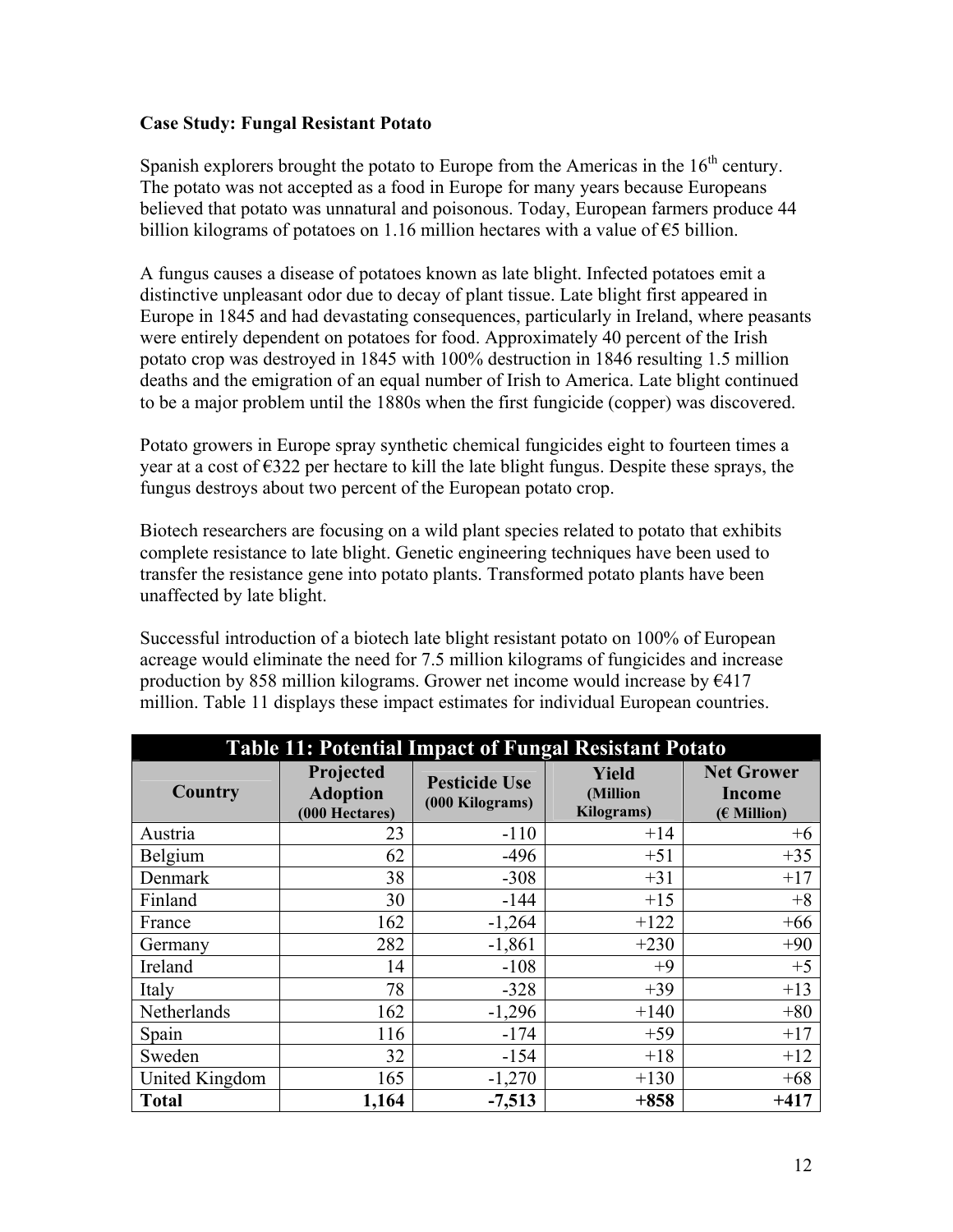#### **Conclusions**

Crop pests need to be controlled in order to maintain high yields. If inadequate pest control lowers crop yields, more land is required for crop production. Currently in Europe, regular, multiple herbicide applications control weeds in sugarbeets, wheat, rapeseed, maize and rice. While effective, these weed control sprays are expensive. Biotech herbicide tolerant crops would enable European growers to use fewer herbicide active ingredients at a lower cost to achieve equivalent (maize, wheat, rice) or better (sugarbeet, rapeseed) control with higher yields.

Weeds are a serious pest problem, but plant diseases and insects take their toll on production as well. European maize growers do not regularly use insecticides to control corn borers, and Europe loses five percent of its maize production to borers annually. The adoption of insect resistant maize varieties would prevent this loss. Plant viruses spread by insects have had a profound effect on tomato and stone fruit production in Europe. Apricots can no longer be grown in certain regions. The San Marzano tomato is disappearing from the Campania region in Italy due to virus problems. Biotech stone fruit and tomatoes have been developed at European institutions and have shown a high degree of resistance to the viruses in research trials. Use of biotech varieties could eliminate the losses and enable tomato growers to reduce their use of insecticides.

U.S. growers have planted herbicide tolerant rapeseed (canola) and maize as well as insect resistant maize. Due to marketing uncertainties, U.S. growers have not planted herbicide tolerant sugarbeets even though they have been approved and commercialized. The E.U. moratorium on approving new biotech crops has denied European growers access to the sugarbeet as well resulting in continued reliance on expensive weed control programs. The only biotech crop currently planted in the European Union is insect resistant maize in Spain, which has resulted in higher profitability among adopters.

For one hundred years, researchers have been searching for an effective way to control late blight of potatoes, the disease that caused the Irish Potato Famine causing the deaths of millions of people. Potatoes can be grown in Europe and the United States because growers make eight to 12 applications of fungicides to every acre each year. Researchers have developed a biotech potato that prevents the disease as a result of inserting one gene from another plant species. Thus, there is another choice to manage this pestilence.

This study clearly shows that the option of controlling pests with biotech crops has great potential in Europe. Most of the biotech cultivars have been tested in Europe and have performed well. Several of the biotech crops have been developed by European institutions and await approval.

Growers adopt new technology when it improves their financial conditions. U.S. growers are planting 80 million acres with biotech crops because improved pest control at lower cost has improved their bottom lines. European farmers face the same pests and could experience the same improved pest control and cost savings.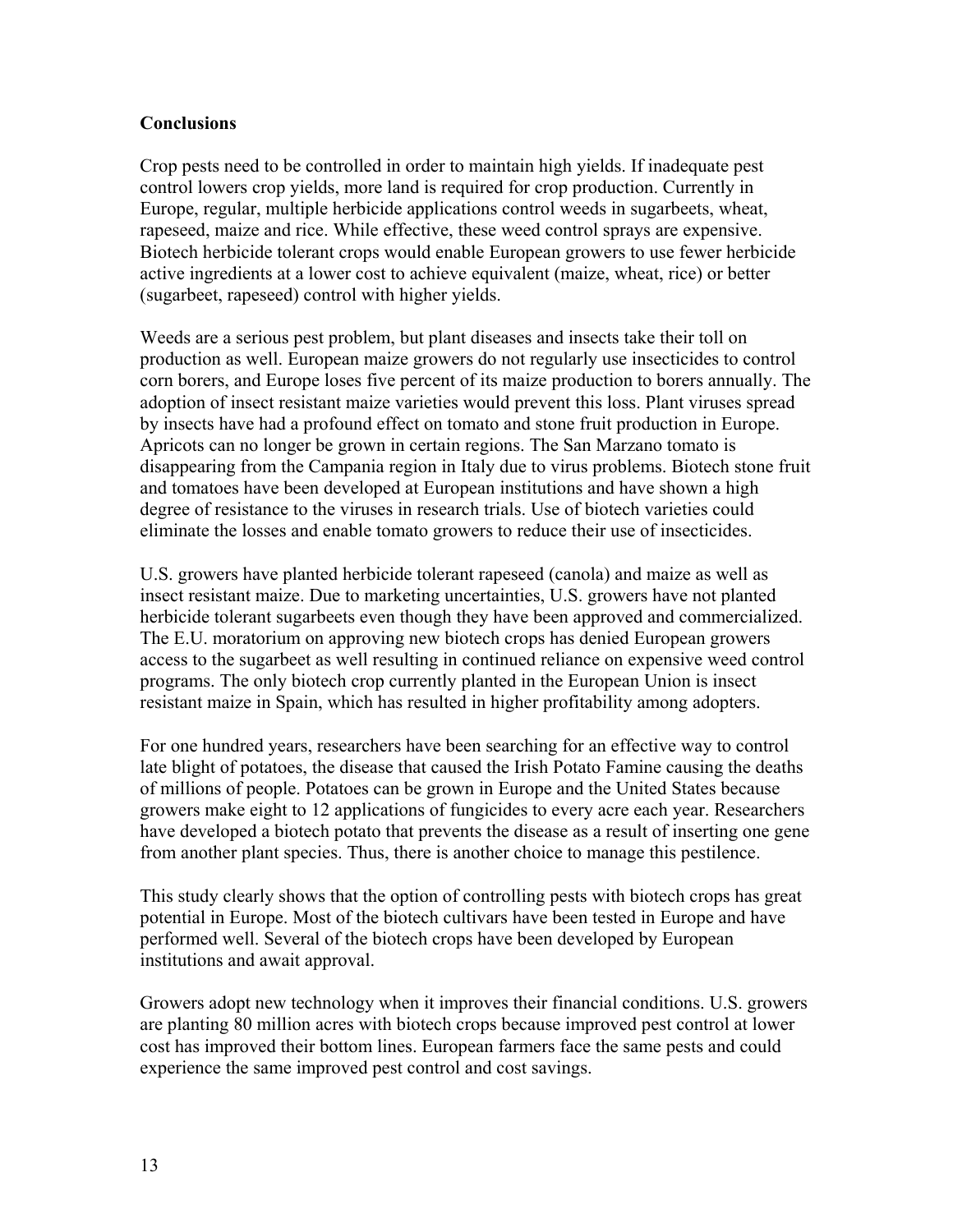#### **Key References**

CETIOM, Introduction of Genetically Modified Rapeseed Tolerant to Various Herbicides in the French Agriculture System, Preliminary Working Document, Version 4.2, November 2000.

PG Economics Ltd., Consultancy Support for the Analysis of the Impact of GM Crops on UK Farm Profitability, Final Report Submitted to the Strategy Unit of the Cabinet Office, April 2003.

Brookes, G., and Barfoot, P., "GM Crops in Europe – Planning for the End of Moratorium," Available at www.bioportfolio.com/news/pg\_2.htm, 2003.

Basso, Barbara, et al., Biotecnologie per la Tutela dei Prodotti Tipici Italiani, 2003.

Read, M.A., and J.G. Ball, "The Control of Weeds with Glufosinate-Ammonium in Genetically Modified Crops of Forage Maize in the UK," The 1999 Brighton Conference - Weeds.

Wheeler, C.C., et al., "Potential for Broad Spectrum Control of Weeds in Glufosinate-Tolerant Rice," Proceedings of the Southern Weed Science Society, January 1999.

Sattin, M., et al., "Resistance to ALS Inhibitors in Weeds of Rice in Northwestern Italy," The 1999 Brighton Conference – Weeds, 1999.

Phipps, R.H., and J.R. Park, "Environmental Benefits of Genetically Modified Crops: Global and European Perspectives on Their Ability to Reduce Pesticide Use," Journal of Animal and Feed Sciences, Vol. 11, 2002.

Eurostats, **Plant Protection in the E.U.**  $-$ Consumption of Plant Protection Products in the European Union, 2000 Edition.

Garthwaite, D.G., et al., Arable Crops in Great Britain, 2002, Pesticide Usage Survey Report 187, 2003.

Oerke, E.C., et al., Crop Production and Crop Protection: Estimated Losses in Major Food and Cash Crops, Elsevier, 1994.

Orson, J. H., and Harris, D., "Technical and Financial Impact of Herbicide Resistant Blackgrass (*Alopecurus Myosuroides*) on Individual Farm Businesses in England," The 1997 Brighton Crop Protection Conference – Weeds.

Forner, M. d. M. C., "Chemical and Cultural Practices for Red Rice Control in Rice Fields in Ebro Delta (Spain)," Crop Protection, Vol. 14, No. 5, 1995.

Champion, G.T., et al., Crop Management and Agronomic Context of the Farm Scale Evaluations of Genetically Modified Herbicide-Tolerant Crops," Phil. Trans. R. Soc. Lond., vol. 358, 2003.

Read, M.A., and J.G. Ball, "Control of Weeds in Genetically Modified Crops of Winter and Spring Oilseed Rape with Glufosinateammonium in the UK," Aspects of Applied Biology, Vol. 56, 1999.

da Camara Machado, L., et al., "Transformation and Regeneration of Plants of Prunus Americana with the Coat Protein Gene of Plum Pox Virus," Acta Horticulturae, No. 309, 1992.

Ravelonandro, M., et al., "Resistance of Transgenic *Prunus Domestica* to Plum Pox Virus Infection," Plant Disease, November 1997.

Brunetti, A., et al., "High Expression of Truncated Viral Rep Protein Confers Resistance to Tomato Yellow Leaf Curl Virus in Transgenic Tomato Plants," Mol. Pl. Microbe Interact, No. 5, 1997.

Tomassoli, Laura, et al., "Resistance of Transgenic Tomato to Cucumber Mosaic Cucumovirus Under Field Conditions," Molecular Breeding, No. 5, 1999.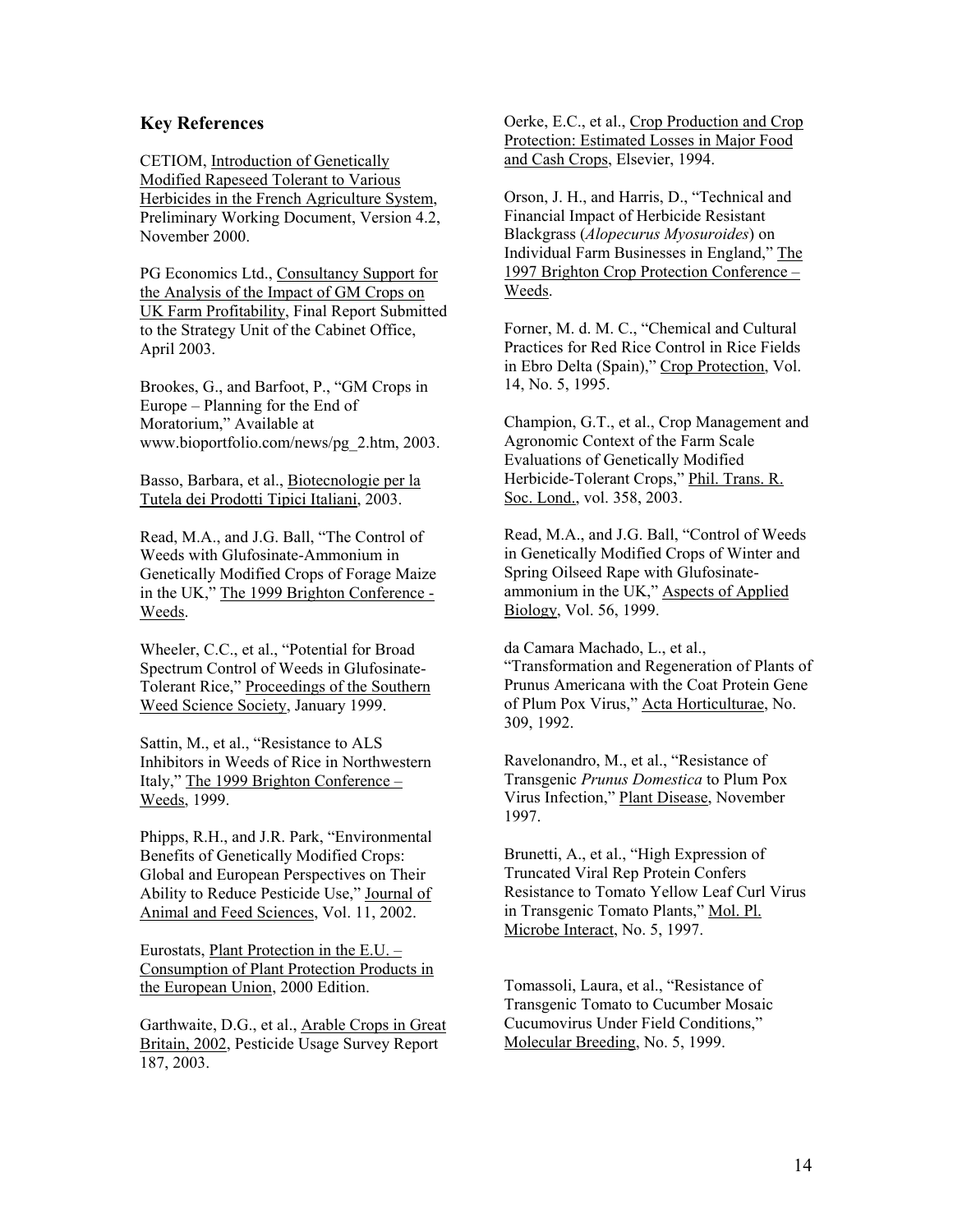#### **Acknowledgements**

The following individuals provided information that enabled us to complete this study:

Antoine Messean, CETIOM, France P.J.W. Lutman, IACR Rothamsted, UK Karl Hurle, University of Hohenheim, Germany Aldo Ferrero, University of Turin, Italy Ilias Eleftherohorinos, University of Thessaloniki, Greece Colin Peters, Rothamsted Research, UK Robert Froud-Williams, University of Reading, UK Marina Barba, Plant Pathology Research Institute, Italy Ludovic Bonin, Arvalis Institut du Vegital, France Calha, Isabel M., Ministerio da Agricultura Desenvolvimento Rural e Pescas, Portugal Valerie Bibard, Arvalis Institut du Vegital, France Andrea Agnes, Provincie di Novara, Agricultura, Italy Paulo Barberi, Scuola Superiore Sant Anna, Italy Ralph Scorza, USDA-ARS, USA Walter Hartmann, University of Hohenhem, Germany Geraldo Llacer, Instituto Valenciano de Investigaciones, Agrarias, Spain Margit Laimer de Camara Machado, Institute of Applied Microbiology, Austria Vincenza Ilardi, Plant Pathology Research Institute, Italy Mauro Agosti, Coldiretti, Italy Gian Paolo Accotto, Istituto di Virologio Vegetale, Italy

# **Reviewer**

Piet Schenkelaars of Schenkelaars Biotechnology Consultancy, Leiden, the Netherlands reviewed the case studies and provided many useful suggested revisions.